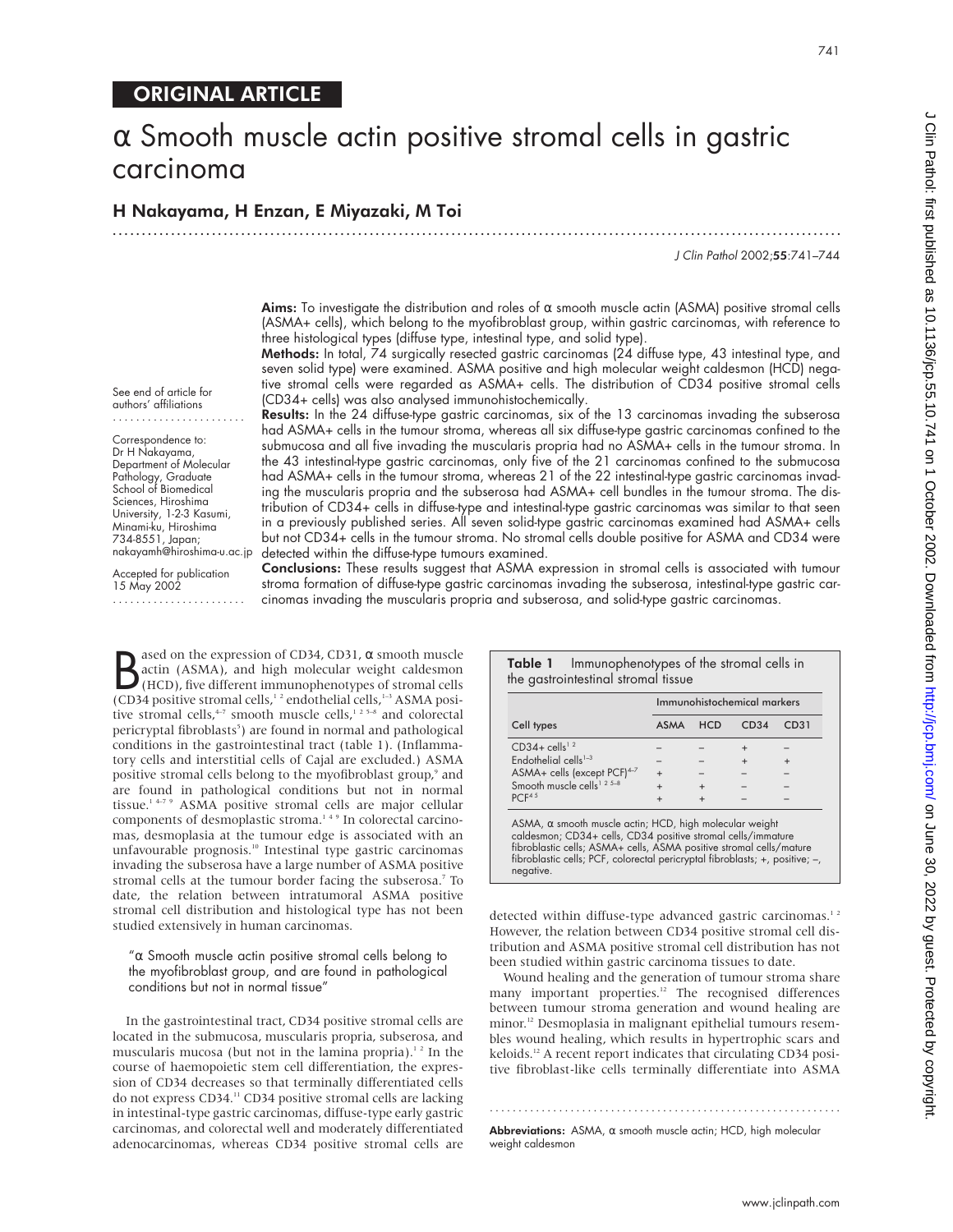positive stromal cells and play an important role in diseased sites.<sup>13</sup> Circulating peripheral CD34 positive fibroblastic cells are an important source of cytokines and type I collagen during both the inflammatory and the repair phase of the wound healing response.<sup>14</sup>

To elucidate the importance of ASMA positive stromal cells in tumour stroma formation and the progression of gastric carcinomas, with special reference to histological types, we examined the distribution of ASMA positive stromal cells within diffuse-type carcinomas, intestinal-type carcinomas, and one minority type of tumour (carcinoma showing a solid growth pattern). We also examined the expression of CD34 in these three types of gastric carcinoma to examine the relation between ASMA positive stromal cells and CD34 positive stromal cells. Double immunostaining for ASMA and CD34 was also performed.

### MATERIALS AND METHODS

We examined 74 surgically resected invasive gastric adenocarcinomas that were confined to the gastric wall (not invading the adjacent organs) and their normal tissues from the surgical pathology files of the first department of pathology, Kochi Medical School and its affiliated hospitals from 1994 to 2001.

The definitions used for histological classification were based on the criteria of Lauren<sup>15</sup> and the World Health Organisation's *Histological typing of oesophageal and gastric tumours* (second edition,  $1990)$ <sup>16</sup>: diffuse type (24 tumours), intestinal type (43 tumours), and solid type (seven tumours). We examined one minority tumour type, carcinoma showing a solid growth pattern,<sup>16</sup> and it will be referred to as solid-type carcinoma. Solid-type carcinoma is carcinoma showing a solid growth pattern; the neoplastic cells are closely packed and form large tumour nests, and the tumours have well defined boundaries; these neoplastic cells may be undifferentiated or poorly differentiated (containing a few glandular structures or mucus secreting cells).<sup>16</sup> The depth of tumour invasion was classified as submucosa (29 tumours: six diffuse type, 21 intestinal type, and two solid type), muscularis propria (14 tumours confined to the muscularis propria: five diffuse type, eight intestinal type, and one solid type), and subserosa (31 tumours: 13 diffuse type, 14 intestinal type, and four solid type). In our present study, we classified the tumours confined to the submucosa as early cancers and those invading the muscularis propria and subserosa as advanced cancers.

Immunohistochemical studies were performed by the streptavidin biotin method using the Histofine SAB-PO(M) kit (Nichirei, Tokyo, Japan). Five monoclonal antibodies against ASMA, HCD, CD34, CD31, and low molecular weight cytokeratins (CK) were used. Table 2 details the monoclonal antibodies and staining procedures used. We examined immunoreactivity for HCD in all of the tumours, to distinguish ASMA positive stromal cells from smooth muscle cells, which are positive for both ASMA and HCD.<sup>8</sup> We also examined immunoreactivity for CD31 in all of the tumour tissues, to distinguish CD34 positive stromal cells from vascular endothelial cells, which are positive for both CD34 and CD31.<sup>3</sup> Vascular endothelial cells were used as the internal positive control for

| Antibody    |                    |                  | Working          | Antigen   |
|-------------|--------------------|------------------|------------------|-----------|
| (clone)     | Specificity Source |                  | dilution         | retrieval |
| 1A4         | ASMA               | <b>DAKOpatts</b> | 1/50             | Pronase   |
| $h$ -CD     | <b>HCD</b>         | <b>DAKOpatts</b> | 1/50             | Microwave |
| CAM5.2 CK   |                    | Becton-Dickinson | 1/1 (prediluted) | Pronase   |
| <b>MY10</b> | CD34               | Becton-Dickinson | 1/20             | None      |
| JC/70A      | CD31               | <b>DAKOpatts</b> | 1/20             | Pronase   |



**Figure 1** Expression of  $\alpha$  smooth muscle actin (ASMA) and CD34 in diffuse-type advanced gastric carcinoma tissue. Stains for (A) ASMA, (B) high molecular weight caldesmon (HCD), and (C) low molecular weight cytokeratins (CK). ASMA positive stromal cells are detected in the tumour stroma. Immunoreactivity for HCD is shown to distinguish ASMA positive stromal cells from smooth muscle cells. Immunoreactivity for CK is shown to identify diffuse-type gastric carcinoma cells.

CD34 and CD31 immunostaining. We did not apply digital subtraction.2 As in our recent studies of gastric cancer, immunostaining for CK was also performed to define the tumour border in every specimen examined.<sup>2</sup>

In the 13 diffuse-type carcinomas invading the subserosa, double immunostaining for ASMA and CD34 was performed. ASMA and CD34 were labelled with alkaline phosphatase– fast blue and 3,3′-diaminobenzidine tetrachloride (DAB), respectively.<sup>1</sup>

After immunostaining, we examined ASMA positive stromal cell distribution in the main body of gastric carcinoma tissues. The assessment was not based on the tumour growing edge and ulcerated surface. Tumours were classified into two types, namely:  $ASMA(+)$ , tumours having ASMA positive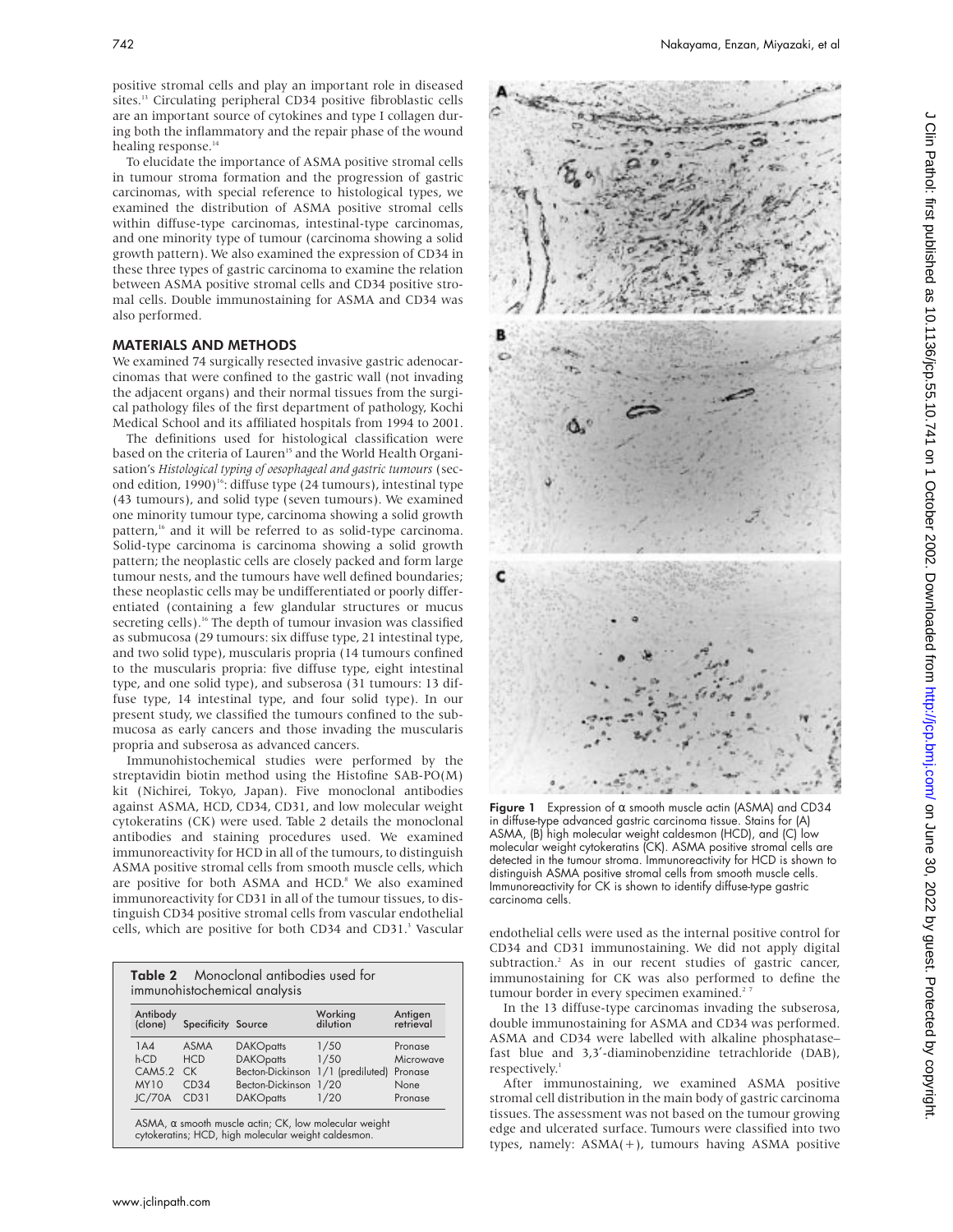

Figure 2  $\alpha$  Smooth muscle actin (ASMA) positive stromal cells in intestinal-type advanced gastric carcinoma tissue. Staining for (A) ASMA and (B) high molecular weight caldesmon (HCD). ASMA positive stromal cells—ASMA positive and HCD negative cells—are present within the tumour tissue.

stromal cells in the tumour stroma (fig 1A; note: fig 1B,C shows the expression of HCD and CK, respectively, in the same site as figs 1Aand 2A; note: fig 2B shows the expression of HCD in the same sites as fig 2A); and ASMA(−), tumours having no ASMA positive stromal cells within the tumour stroma. Statistical analysis was carried out using Fisher's exact probability test. Values of p < 0.05 were considered to be significant. We did not perform statistical analysis in the solid-type carcinomas because of the low numbers of tumours analysed.

#### RESULTS

Table 3 summarises the results. In the 74 cases examined, only six of the 24 diffuse-type gastric carcinomas had ASMA positive stromal cells in the tumour stroma, whereas 26 of the 43 intestinal-type gastric carcinomas had ASMA positive stromal cells in the tumour stroma ( $p = 0.00052$ ). All of the seven solid-type carcinomas examined had ASMA positive stromal cells in the tumour stroma.

In the 24 diffuse type gastric carcinomas examined, all six tumours with ASMA positive stromal cells were advanced cancers invading the subserosa. Six of the 13 advanced cancers invading the subserosa were  $ASMA(+)$ , whereas all of the six early cancers confined to the submucosa and all of the five advanced cancers invading the muscularis propria were ASMA(−) ( $p = 0.013$ ). No stromal cells double positive for ASMA and CD34 were detected within the tumours examined.

In the 43 intestinal-type carcinomas, five of the 21 early cancers were  $ASMA(+)$ , whereas 21 of the 22 advanced cancers were  $ASMA(+)$  ( $p = 0.0000011$ ).

In the 45 advanced cancers (18 diffuse type, 22 intestinal type, and five solid type), six of the 18 diffuse-type carcinomas

| Table 3 | The relation between histological type and                    |  |  |  |
|---------|---------------------------------------------------------------|--|--|--|
|         | $\alpha$ smooth muscle actin (ASMA) positive stromal cells in |  |  |  |
|         | the tumour stroma of the 74 gastric carcinomas                |  |  |  |

|                                                                                                                                                                                                  |                    | ASMA positive stromal cells |                |  |  |
|--------------------------------------------------------------------------------------------------------------------------------------------------------------------------------------------------|--------------------|-----------------------------|----------------|--|--|
| Tumour depth                                                                                                                                                                                     | Number of<br>cases | $+$                         |                |  |  |
| Diffuse type                                                                                                                                                                                     |                    |                             |                |  |  |
| Total                                                                                                                                                                                            | $24*$              | $6*$                        | $18*$          |  |  |
| Early                                                                                                                                                                                            |                    |                             |                |  |  |
| sm                                                                                                                                                                                               | $6***$             | $0***$                      | $6***$         |  |  |
| Advanced                                                                                                                                                                                         | $18***$            | $6***$                      | $12***$        |  |  |
| mp+ss                                                                                                                                                                                            | $5***$             | $0***$                      | $.5***$        |  |  |
| mp                                                                                                                                                                                               | $13**$             | $6***$                      | $7**$          |  |  |
| SS                                                                                                                                                                                               |                    |                             |                |  |  |
| Intestinal type                                                                                                                                                                                  |                    |                             |                |  |  |
| Total                                                                                                                                                                                            | $43*$              | $26*$                       | $17*$          |  |  |
| Early                                                                                                                                                                                            |                    |                             |                |  |  |
| sm                                                                                                                                                                                               | $21***$            | $5***$                      | $16***$        |  |  |
| Advanced                                                                                                                                                                                         |                    |                             |                |  |  |
| $mp+ss$                                                                                                                                                                                          | $22***$ *****      | $21***$ ,****               | $1***$ ****    |  |  |
| mp                                                                                                                                                                                               | 8                  | 8                           | 0              |  |  |
| SS                                                                                                                                                                                               | 14                 | 13                          | 1              |  |  |
| Solid type                                                                                                                                                                                       |                    |                             |                |  |  |
| Total                                                                                                                                                                                            | 7                  | 7                           | $\Omega$       |  |  |
| Early                                                                                                                                                                                            |                    |                             |                |  |  |
| sm                                                                                                                                                                                               | $\overline{2}$     | $\overline{2}$              | 0              |  |  |
| Advanced                                                                                                                                                                                         |                    |                             |                |  |  |
| $mp+ss$                                                                                                                                                                                          | 5                  | 5                           | 0              |  |  |
| mp                                                                                                                                                                                               | $\mathbf{1}$       | $\mathbf{1}$                | $\mathbf 0$    |  |  |
| SS                                                                                                                                                                                               | 4                  | 4                           | $\overline{O}$ |  |  |
| *, p=0.00052; **, p=0.013; ***, p=0.000035; ****,<br>p=0.0000011.<br>sm, submucosa; mp, muscularis propria; ss, subserosa; +, ASMA<br>positive stromal cells; -, no ASMA positive stromal cells. |                    |                             |                |  |  |

were ASMA(+), whereas 21 of the 22 intestinal-type carcinomas were  $ASMA(+)$  ( $p = 0.000035$ ).

With regard to CD34 positive stromal cells, the results were almost the same as in our previous study.<sup>2</sup> Seventeen (four invading the muscularis propria and 13 invading the subserosa) of the 18 diffuse-type advanced carcinomas had CD34 positive stromal cells in the tumour stroma, whereas the remaining seven diffuse-type carcinomas—all intestinal-type carcinomas—and all solid-type carcinomas had no CD34 positive stromal cells. No stromal cells double positive for ASMA and CD34 were detected within the diffuse-type tumours examined.

### DISCUSSION

Myofibroblasts appear both at the tumour periphery and in the tumour, in response to tumour growth.<sup>9</sup> <sup>17</sup> <sup>18</sup> Myofibroblasts have heterogenous cytoskeletal phenotypes with regard to their content of intermediate filaments (vimentin and desmin), ASMA,  $\beta$  actin,  $\gamma$  actin, and myosin.<sup>9</sup> The ASMA positive stromal cells in our present study belong to the myofibroblast family.<sup>9</sup> Our study focused on ASMA positive stromal cells, not on other types of myofibroblasts, such as the V (cells expressing vimentin) and VD (cells positive for vimentin and desmin) types. HCD is a specific marker for smooth muscle cells and is negative for myofibroblasts,<sup>8</sup> so we recently combined immunostaining for ASMA and HCD to discriminate ASMA positive stromal cells from smooth muscle cells.

The following hypothesis regarding circulating fibroblasts is postulated<sup>13</sup>: circulating CD34 positive fibroblast precursor cells interact with activated T cells, which permits their early differentiation (towards the fibroblast phenotype), and they then migrate to the wound site.<sup>13</sup> Within the wound site, these early differentiated fibroblasts might further interact with recruited T cells and fully differentiate and mature following